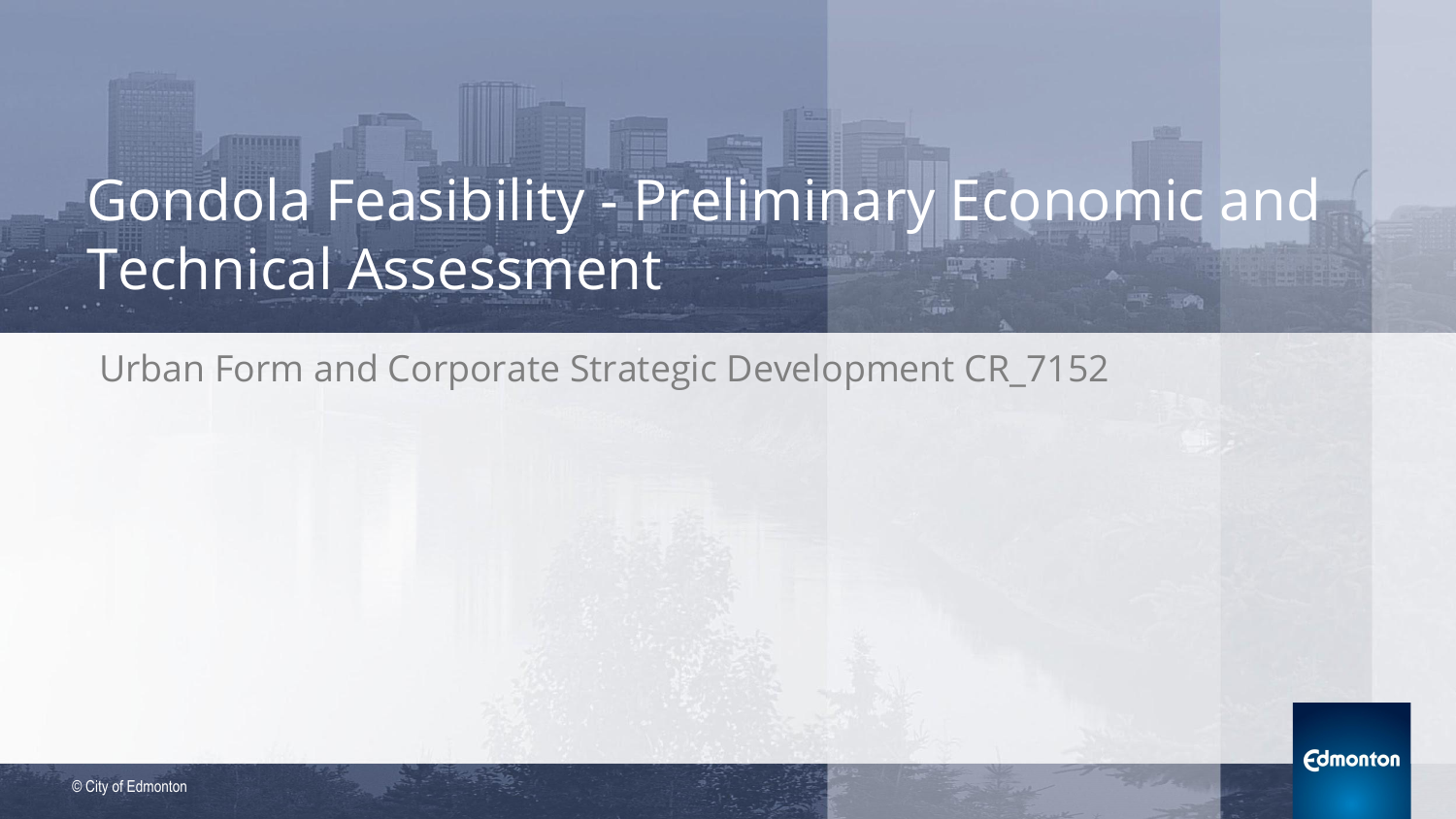#### The Proposal Overview

- Unique business and tourism opportunity.
- Privately funded, operated, and maintained.
- Connect Old Strathcona to Downtown via Rossdale.
- Catalyst to development in the Rossdale Power Plant.
- Requires a working relationship with the City.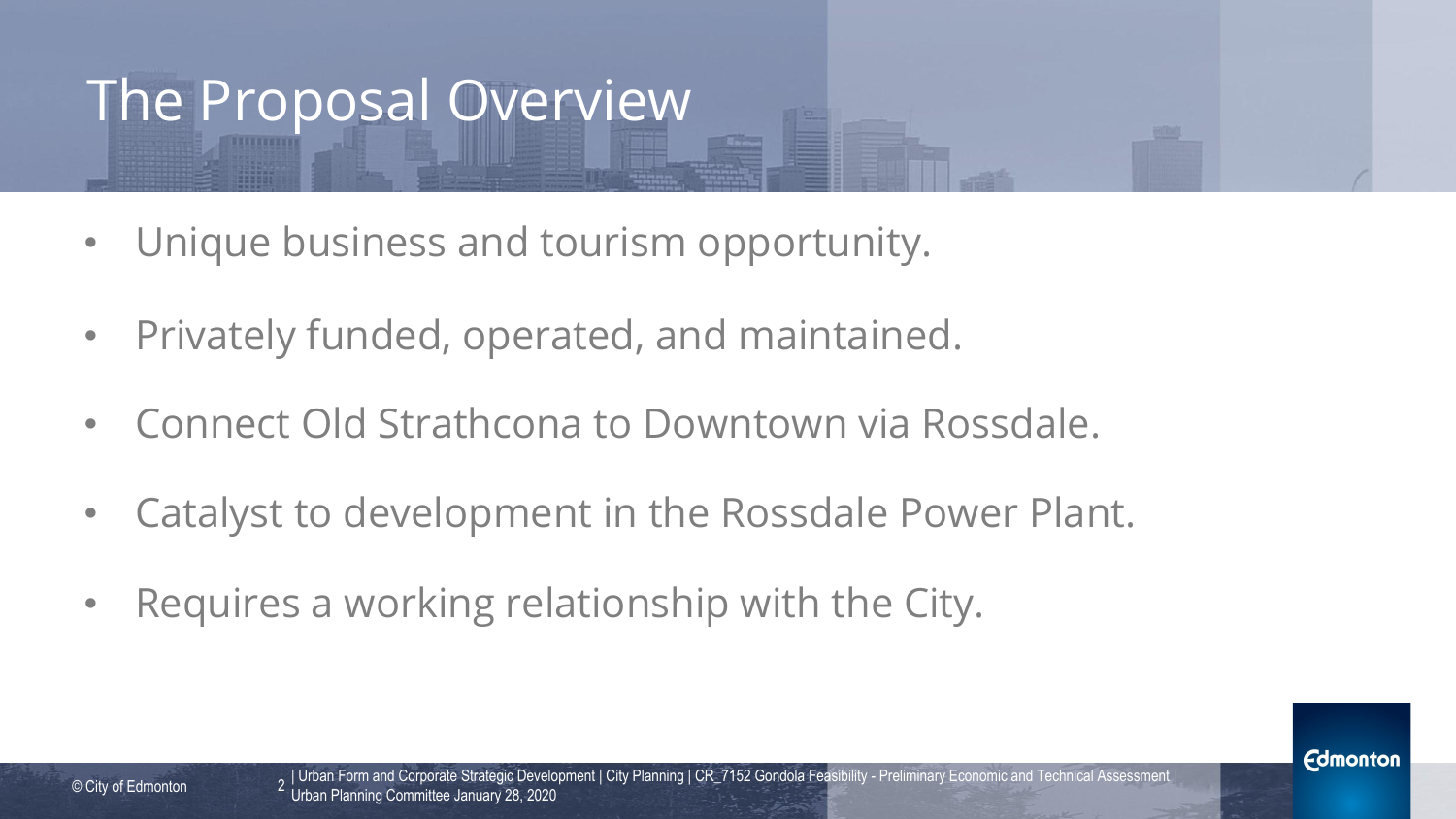### Additional Information Required

- Project viability and emergency response plans
- Detailed technical studies / permitting
- Specific plans for the Rossdale Generating Station
- Partnership framework / integration with City projects.
- Insufficient information to determine options for exclusivity.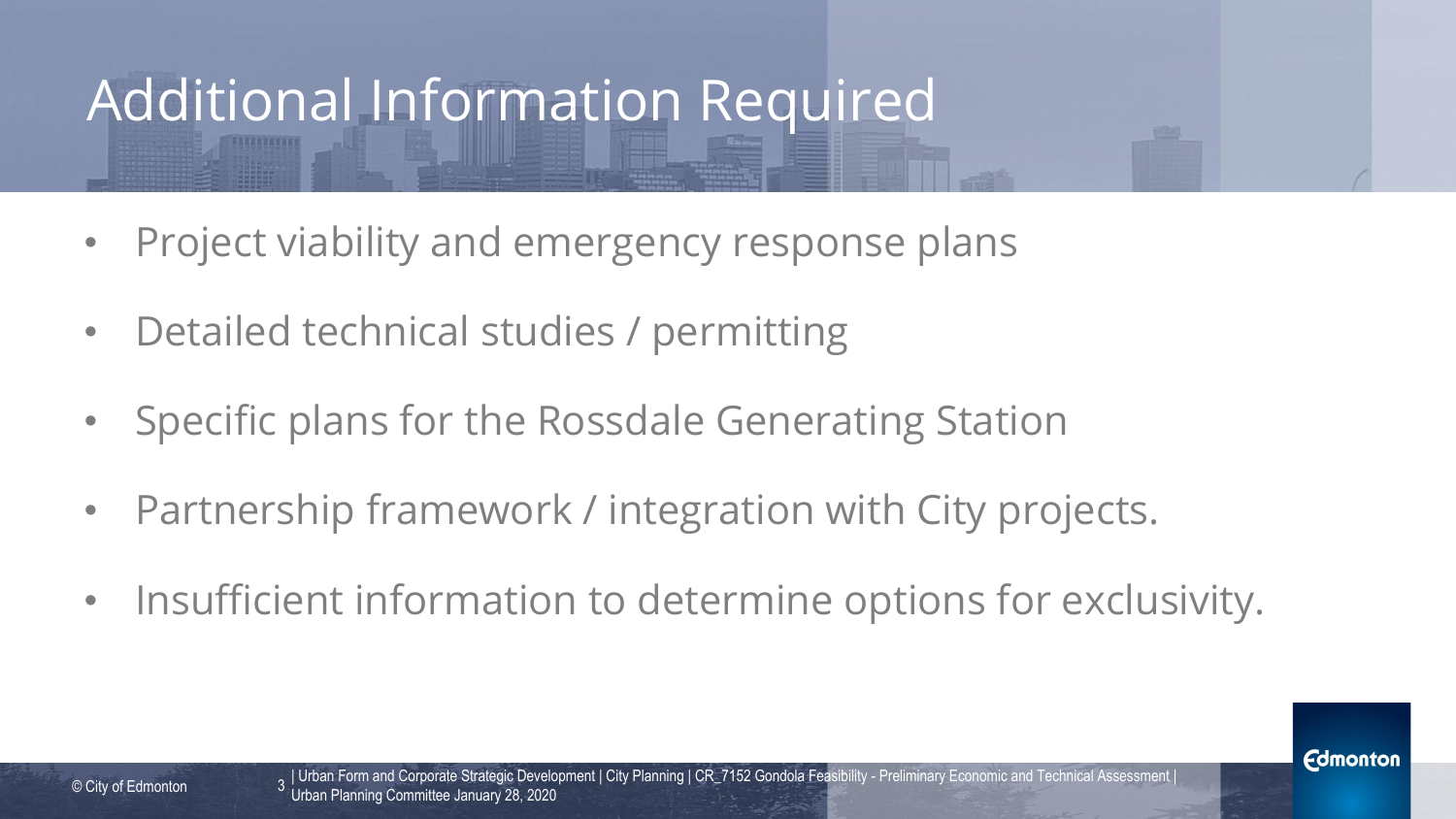### Preliminary Negotiation Points

- The City and PSG will develop an agreement framework.
- Integration with ETS.
- Continued work with Tourism Edmonton, EEDC, and the River Valley Alliance.
- Public land will be made available.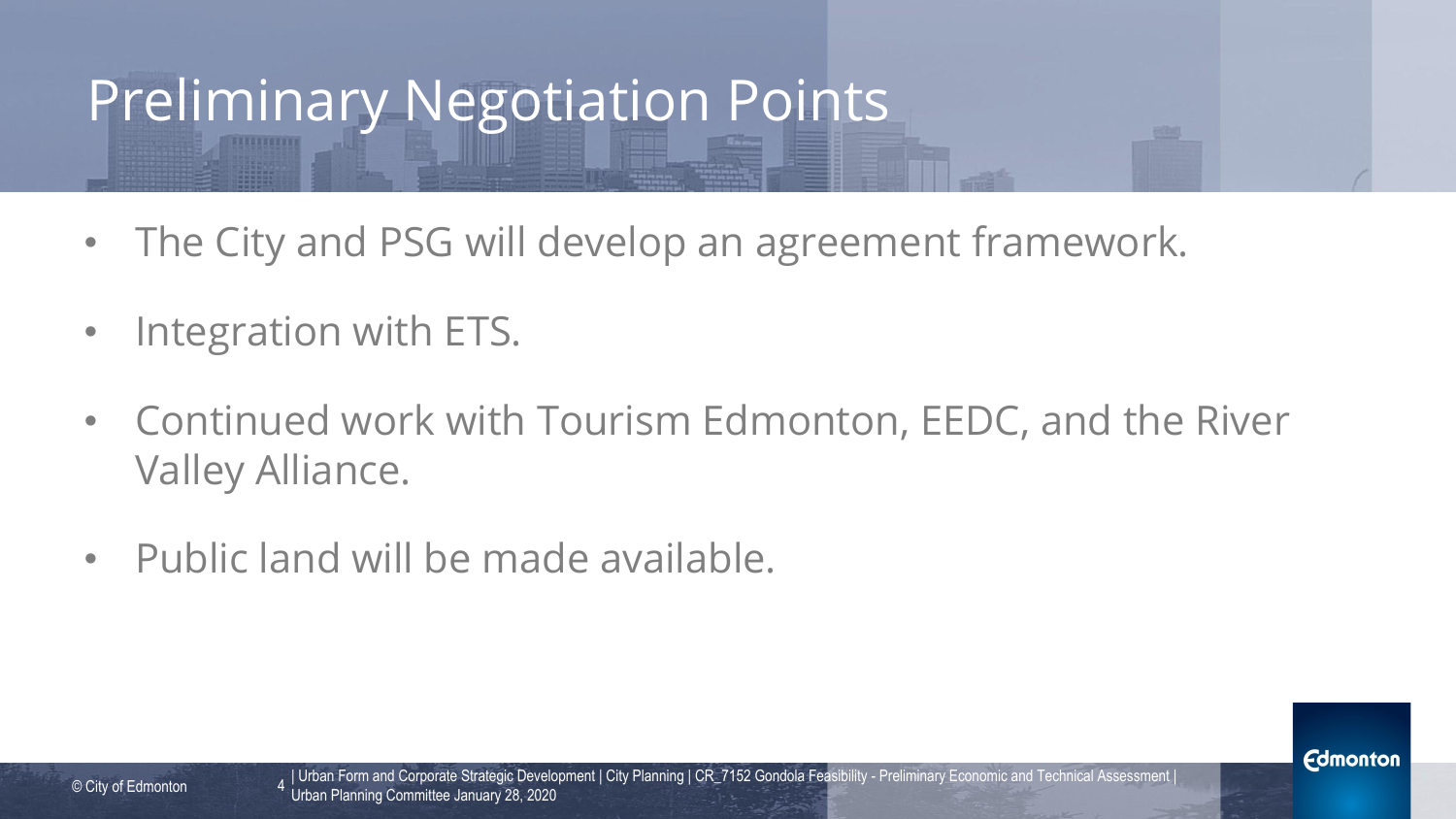## Working Together

- Working Relationship Framework
- Phase two feasibility study (full PETA)
- Interim updates to Council
- Final business plan
- Schematic design and full feasibility